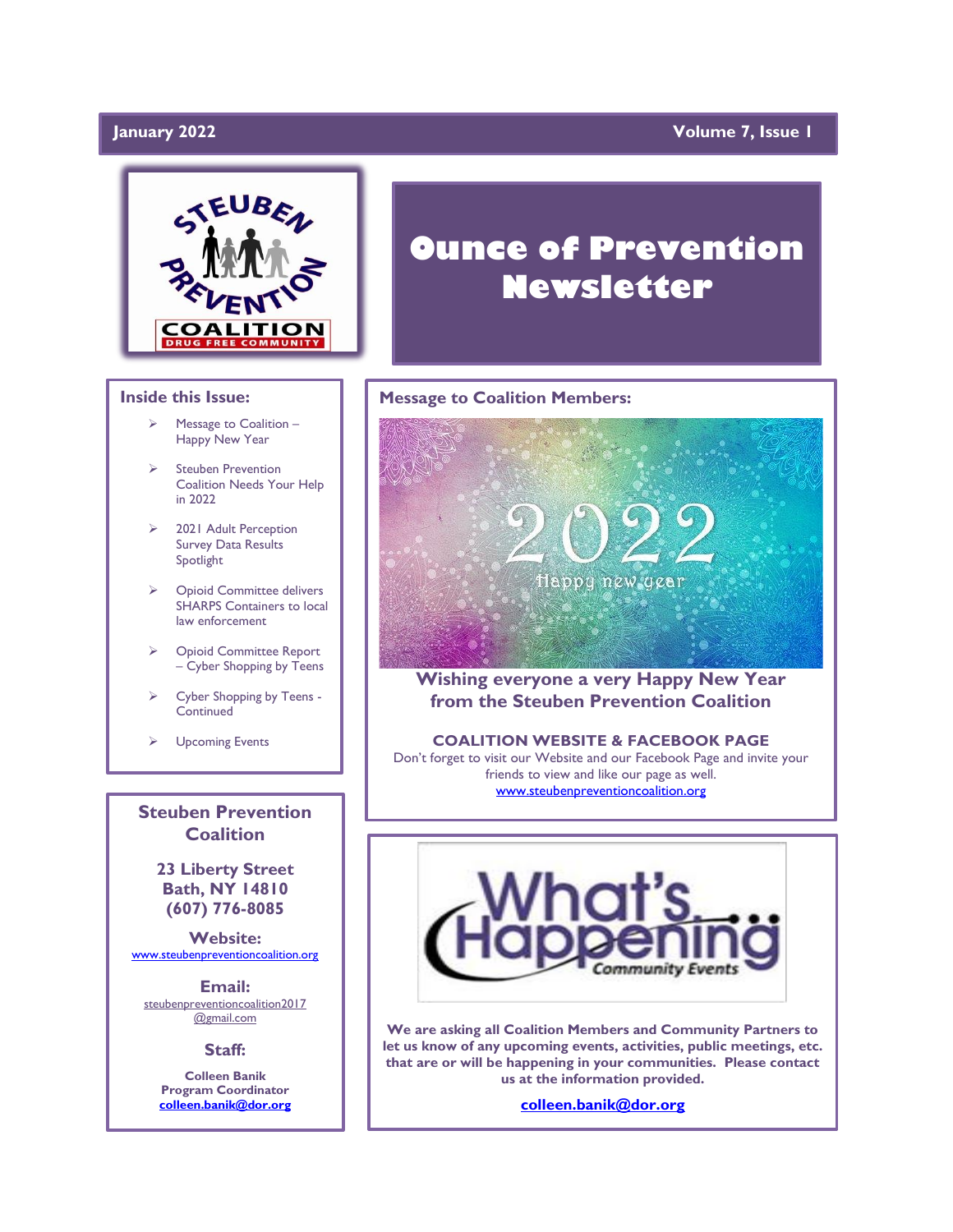#### **January 2022 Page 2 Volume 7, Issue 1**

### **Steuben Prevention Coalition Needs Your Help**

The Steuben Prevention Coalition would like to invite all community members to become a part of our team.

Our mission is to promote healthy and safe communities in Steuben County by reducing alcohol and drug use among our youth.

Our vision is to have a county where our youth are healthy and drug free.

We are looking for community members/volunteers to join us in educating our youth and communities about the harms and risk of substance use.

## **SIGN UP**

If you are interested, please contact us [colleen.banik@dor.org](mailto:colleen.banik@dor.org) for further information.



[www.steubenpreventioncoalition.org](http://www.steubenpreventioncoalition.org/)

**STEUBEN PREVENTION COALITION** 

### **2021 Adult Perception Survey Data Results Continued from December Edition**

The Steuben Prevention Coalition administered the 2021 Adult Perception Survey throughout Steuben County.

When survey participants were asked "If they would approve of a legal marijuana retail outlet in their community", the results indicated that 59.18% of the participants did NOT approve while 40.82% of participants would approve.

When survey participants were asked "Which of the following best describes your attitude about marijuana use under the age of 21?" with the answer choices being – should not be allowed, should be allowed with parental supervision, should be taught responsibly, or should be allowed – the results indicated 73.11% of participants felt that they should NOT be allowed which is a significant decrease by 9.76% from the 2020 Survey Results, AND the results also indicated 21.43% of participants felt that they should be taught to use responsibly which is a significant increase by 8.93% from the 2020 Survey Results.



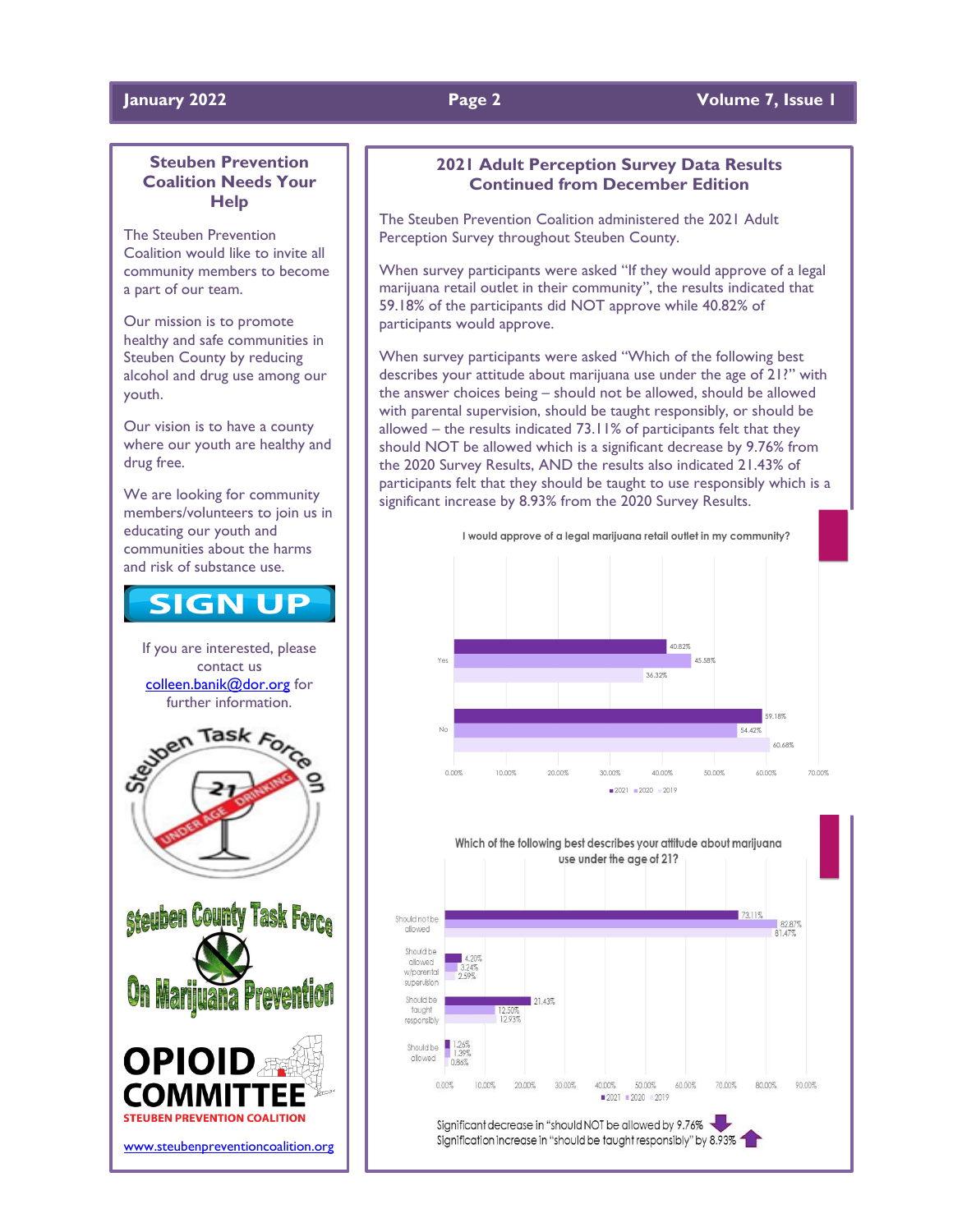### **January 2022 Page 3 Volume 7, Issue 1**

#### **Opioid Committee Continues to Deliver Sharps Containers to Steuben County Law Enforcement Agencies**

Members of the Steuben Prevention Coalition Opioid Committee, Krystle Blencowe and Hilda Lando, delivered gifts of sharps containers for patrol vehicles to the Addison Police Department and the Corning Police Department.

Using puncture proof sharps containers will help limit the potential exposure of bloodborne pathogens like Hepatitis and HIV, among many others that may spread as a result of improper contact with contaminated sharps.



Thank you to all the police agencies in Steuben County and our own Steuben Prevention Coalition Opioid Committee for keeping our residents safe.



#### **Cyber Shopping with a Twist: Teens are Buying Drugs Online**

#### *Opioid Committee – Connie Terry, Program Assistant*

Keeping up with advancing technology can be overwhelming to many people. Combine that with staying on top of a teenager's online social life can make parents crazy with worry. All parents want to keep their children safe from online predators. Unfortunately, that has become an increasingly difficult task.

Social media platforms have given drug dealers and easy way to sell their drugs. According to BARKS (Social Media Monitoring System) 2020 research on children and technology, 78% of tweens and 91% of teens engaged in conversations surrounding drugs and alcohol. Perhaps even more troubling is the ease in which teens can purchase drugs online. All it takes is Grandma's birthday gift card and a couple clicks. It's a simple as ordering a pizza.

Whether it's the dark web or popular social media platforms like SnapChat, TikTok, Instagram and Reddit, easy access to drugs is provided without much effort. Teens often use abbreviations and emojis when seeking drugs online and use them to escape parents prying eyes. Parents should be mindful of popular "drug speak" like the examples listed below:

| <b>DOC- Drug of Choice</b>       | 420 - Marijuana                       |
|----------------------------------|---------------------------------------|
| <b>PAL-Parents are Listening</b> | <b>KPC – Keeping Parents Clueless</b> |
| <b>RN- Right Now</b>             | G <sub>2G</sub> – Got to Go           |
| <b>P911 -Parent Alert</b>        | <b>TTYL - Talk to you Later</b>       |



https://www.thehubct.org/post/kids-can-buy-drugs-easier-than-you-think

Parents also need to be aware of the dangers of counterfeit drugs sold online. Many contain fentanyl, a dangerous synthetic drug that can cause overdose and death.

*Article continued on Page 4*